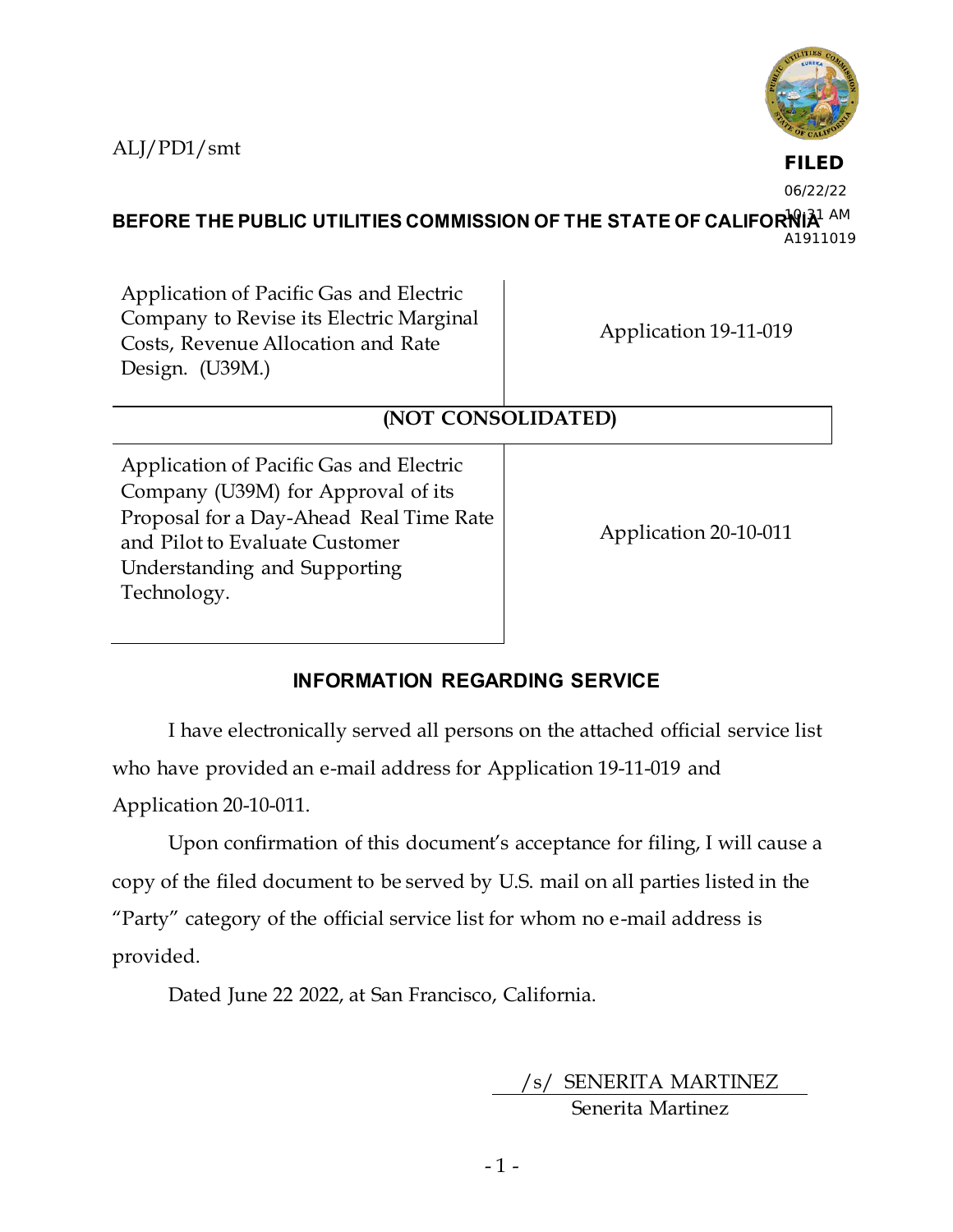# **N O T I C E**

Persons should notify the Process Office, Public Utilities Commission, 505 Van Ness Avenue, Room 2000, San Francisco, CA 94102, of any change of address to ensure that they continue to receive documents. You must indicate the proceeding number on the service list on which your name appears.

\* \* \* \* \* \* \* \* \* \* \* \* \* \* \* \* \* \* \* \* \* \* \* \* \* \* \* \* \* \* \* \* \* \* \* \* \* \* \* \* \* \* \* \* \* \*

The Commission's policy is to schedule hearings (meetings, workshops, etc.) in locations that are accessible to people with disabilities. To verify that a particular location is accessible, call: Calendar Clerk (415) 703-1203.

If specialized accommodations for the disabled are needed, e.g., sign language interpreters, those making the arrangements must call the Public Advisor at (415) 703-2074 or TDD# (415) 703-2032 five working days in advance of the event.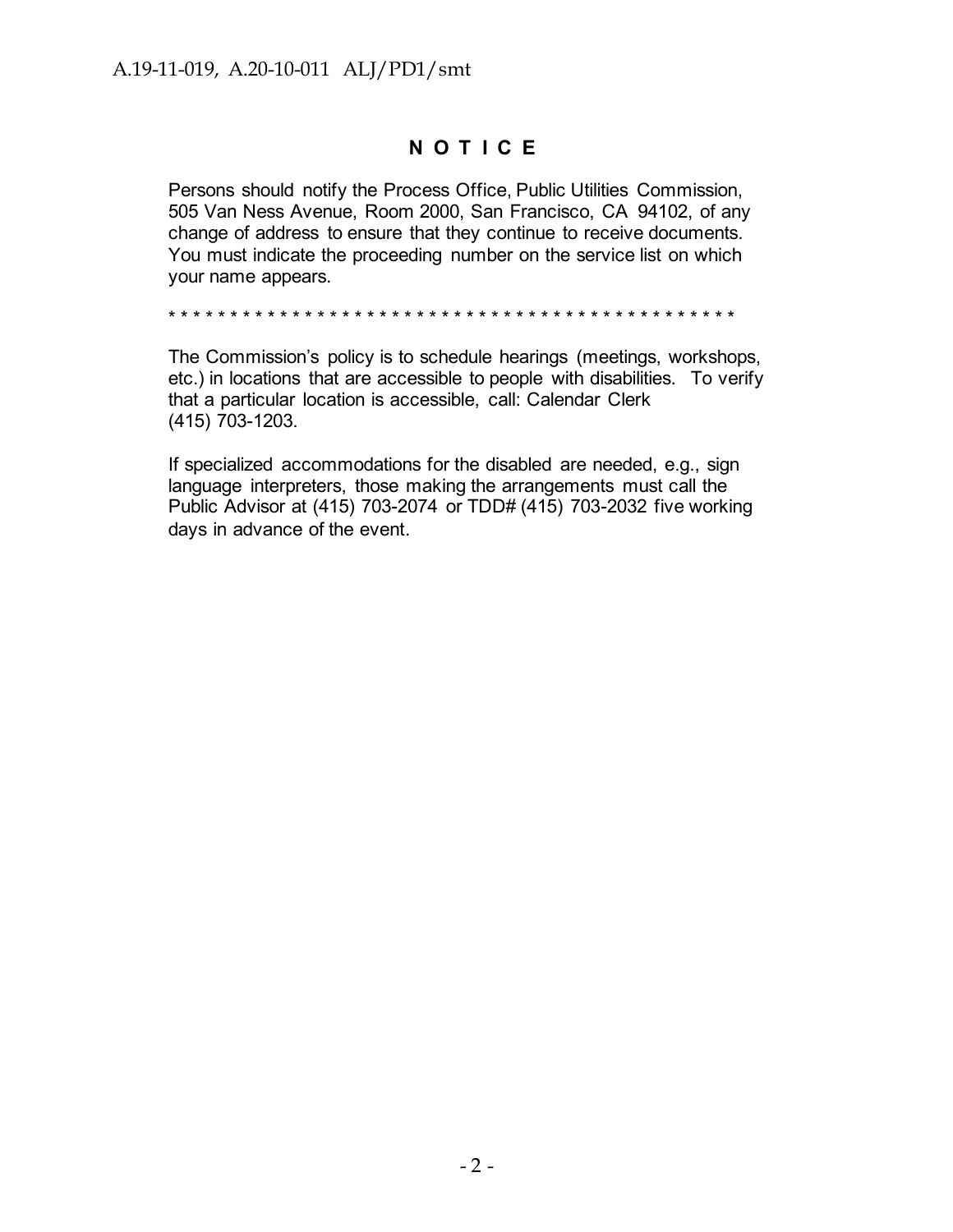#### **\*\*\*\*\*\*\*\*\*\*\*\* SERVICE LIST \*\*\*\*\*\*\*\*\*\*\* Last Updated on 22-JUN-2022 by: KB3 A1911019 LIST**

#### **\*\*\*\*\*\*\*\*\*\*\*\*\*\* PARTIES \*\*\*\*\*\*\*\*\*\*\*\*\*\***

Edward G. Poole, Esq. Attorney ANDERSON & POOLE 601 CALIFORNIA STREET, SUITE 1300 SAN FRANCISCO CA 94108 (415) 956-6413 EPoole@adplaw.com For: Western Manufactured Housing Communities Association

Lillian Rafii Attorney BUCHALTER, A PROFESSIONAL CORPORATION 55 SECOND STREET, STE. 1600 SAN FRANCISCO CA 94105-3493 (415) 227-3586 LRafii@Buchalter.com For: Energy Producers and Users **Coalition** 

\_\_\_\_\_\_\_\_\_\_\_\_\_\_\_\_\_\_\_\_\_\_\_\_\_\_\_\_\_\_\_\_\_\_\_\_\_\_\_\_\_\_\_\_

Nora Sheriff, Esq. Counsel BUCHALTER, A PROFESSIONAL CORPORATION 55 SECOND STREET, STE. 1700 SAN FRANCISCO CA 94105 (415) 227-3551 NSheriff@Buchalter.com For: California Large Energy Consumers Association (CLECA)

Alex Morris Executive Dir CALIFORNIA ENERGY STORAGE ALLIANCE 2150 ALLSTON WAY, SUITE 400 BERKELEY CA 94704 (510) 665-7811 CESA\_Regulatory@StorageAlliance.org For: California Energy Storage Alliance

Karen Norene Mills Attorney CALIFORNIA FARM BUREAU FEDERATION 2600 RIVER PLAZA DRIVE SACRAMENTO CA 95833 (916) 561-5655 KMills@cfbf.com For: California Farm Bureau Federation

Brad Heavner Policy Dir. CALIFORNIA SOLAR & STORAGE ASSOCIATION 1107 9TH ST., STE. 820 SACRAMENTO CA 95814 (415) 328-2683 Brad@calssa.org For: California Solar & Storage Association

Daniel Denebeim Attorney CALIFORNIA STREETLIGHT ASSOCIATION 825 SAN ANTONIO ROAD, STE. 109 PALO ALTO CA 94303 (650) 336-7614 Dan@CalSLA.org For: California Streetlight Association

 $\mathcal{L}_\text{max}$  and the contract of the contract of the contract of the contract of the contract of the contract of the contract of the contract of the contract of the contract of the contract of the contract of the contrac

Melissa W. Kasnitz Legal Counsel CENTER FOR ACCESSIBLE TECHNOLOGY 3075 ADELINE ST., SE. 220 BERKELEY CA 94703 (510) 841-3224 X2019 service@cforat.org For: Center for Accessible Technology (CforAT)

Paula Fernandez CITY AND COUNTY OF SAN FRANCISCO 1 DR. CARLTON B. GOODLETT PL, RM 23 SAN FRANCISCO CA 94102 (415) 554-4623 Paula.Fernandez@sfcityatty.org For: City and County of San Francisco

Ann L. Trowbridge Attorney DAY CARTER & MURPHY LLP 3620 AMERICAN RIVER DRIVE, SUITE 205 SACRAMENTO CA 95864 (916) 246-7303 ATrowbridge@DayCarterMurphy.com For: County of Santa Clara

 $\mathcal{L}_\text{max}$  and the contract of the contract of the contract of the contract of the contract of the contract of the contract of the contract of the contract of the contract of the contract of the contract of the contrac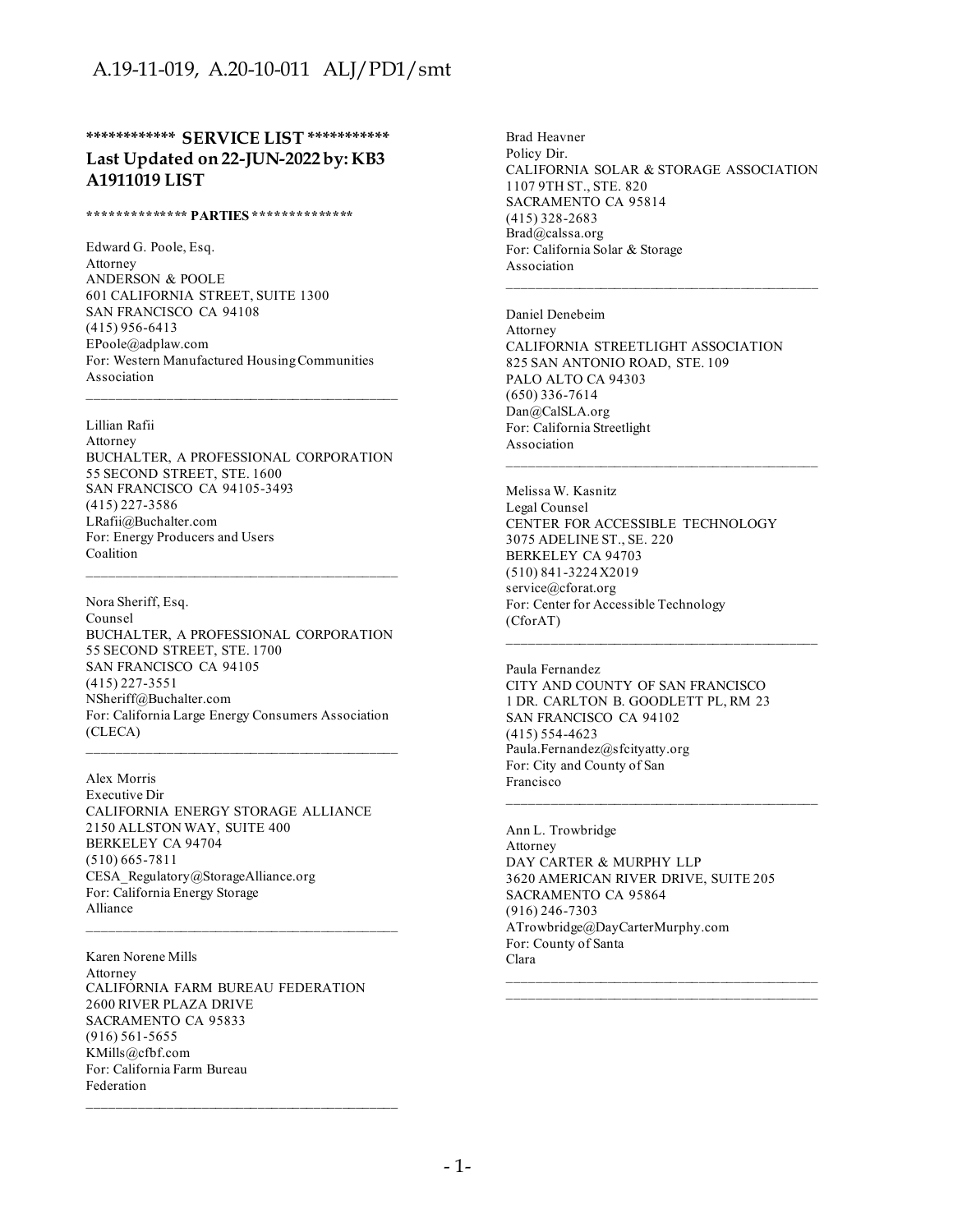Ann L. Trowbridge Attorney At Law DAY CARTER & MURPHY, LLP 3620 AMERICAN RIVER DRIVE, SUITE 205 SACRAMENTO CA 95864 (916) 246-7303 ATrowbridge@DayCarterMurphy.com For: Agricultural Energy Consumers Association

Daniel W. Douglass Attorney DOUGLASS, LIDDELL & KLATT 5737 KANAN ROAD, STE. 610 AGOURA HILLS CA 91301-1601 (818) 961-3001 Douglass@EnergyAttorney.com For: Direct Access Customer Coalition

Ronald Liebert

Attorney ELLISON, SCHNEIDER HARRIS & DONLAN LLP 2600 CAPITOL AVE., STE. 400 SACRAMENTO CA 95816 (916) 447-2166 RL@esLawFirm.com For: California Manufacturers & Technology Association

 $\mathcal{L}_\text{max}$  and the contract of the contract of the contract of the contract of the contract of the contract of the contract of the contract of the contract of the contract of the contract of the contract of the contrac

Carolyn Kehrein ENERGY MANAGEMENT SERVICES 2602 CELEBRATION WAY WOODLAND CA 95776 (530) 668-5600 cmkehrein@ems-ca.com For: Energy Users Forum

Michael Turnipseed Exe.Dir KERN COUNTY TAXPAYERS ASSOCIATION 1401 19TH STREET, STE. 200 BAKERSFIELD CA 93301-4400 (661) 322-2973 KernTax@KernTaxPayers.org For: Kern County Taxpayers Association

 $\mathcal{L}_\text{max}$  and the contract of the contract of the contract of the contract of the contract of the contract of the contract of the contract of the contract of the contract of the contract of the contract of the contrac

Sara Steck Myers Attorney At Law 122 - 28TH AVENUE SAN FRANCISCO CA 94121 (415) 387-1904 SSMyers@att.net For: Enel X North America, Inc.

Alejandra Mejia Cunningham Bldg Decarbonization Advocate NATURAL RESOURCES DEFENSE COUNCIL 111 SUTTER ST., 21ST FL. SAN FRANCISCO CA 94104 (561) 818-9921 AMejia-Cunningham@nrdc.org For: Natural Resources Defense Council (NRDC)

 $\mathcal{L}_\text{max}$  and the contract of the contract of the contract of the contract of the contract of the contract of the contract of the contract of the contract of the contract of the contract of the contract of the contrac

\_\_\_\_\_\_\_\_\_\_\_\_\_\_\_\_\_\_\_\_\_\_\_\_\_\_\_\_\_\_\_\_\_\_\_\_\_\_\_\_\_\_\_\_

#### John Anderson

Director Of Energy Markets OHMCONNECT, INC. 350 TOWNSEND ST., SUITE 210 SAN FRANCISCO CA 94107 (415) 697-1271 john@ohmconnect.com For: OhmConnect, Inc.

Gail L. Slocum Attorney At Law PACIFIC GAS AND ELECTRIC COMPANY 77 BEALE ST. RM 3143 MCB30A / BOX 7442 SAN FRANCISCO CA 94120-7442 (415) 973-6583 GLSg@pge.com For: Pacific Gas and Electric Company

#### Sharon L. Cohen

Sr. Attorney SAN DIEGO GAS & ELECTRIC COMPANY 8330 CENTURY PARK COURT, CP32D SAN DIEGO CA 92123 (619) 696-4355 SLCohen@sdge.com For: San Diego Gas & Electric Company

Katherine Ramsey Staff Attorney SIERRA CLUB 2101 WEBSTER STREET, SUITE 1300 OAKLAND CA 94612 (415) 977-5627 Katherine.Ramsey@SierraClub.org For: Sierra Club

 $\mathcal{L}_\text{max}$  and the contract of the contract of the contract of the contract of the contract of the contract of the contract of the contract of the contract of the contract of the contract of the contract of the contrac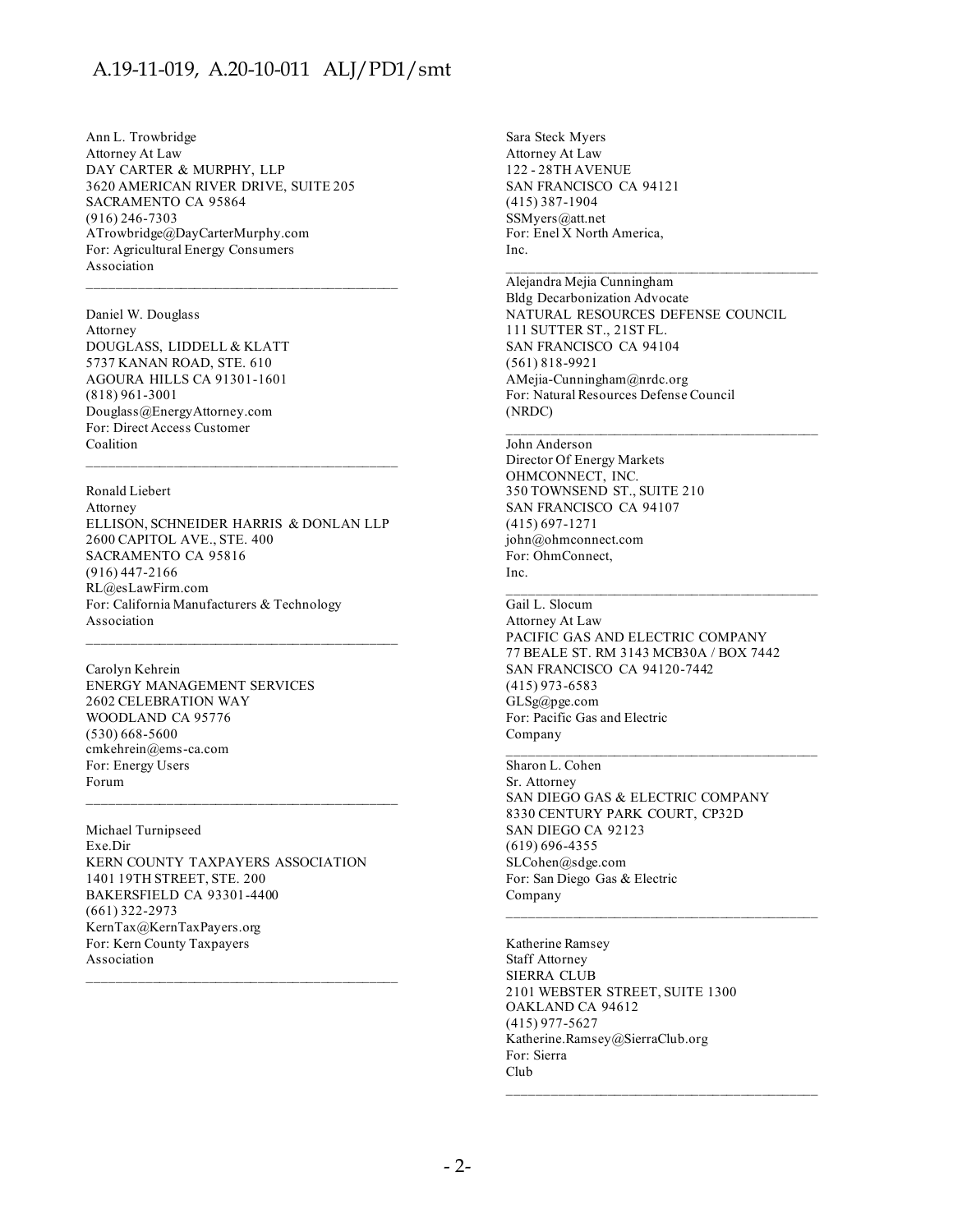Tim Lindl Counsel KEYES & FOX LLP 580 CALIFORNIA STREET, 12TH FL. SAN FRANCISCO CA 94104 (510) 314-8385 TLindl@KeyesFox.com For: Joint CCAs: East Bay Community Energy, Marin Clean Energy, Peninsula clean Energy, Pioneer Commununity Energy, City of San José, Administrator of San José Clean Energy f/k/a San José Clean Energy, Silicon Valley Clean Energy, and Sonoma Clean Power.

Jennifer L. Weberski Litigation Supervisor SMALL BUSINESS UTILITY ADVOCATES 548 MARKET STREET, SUITE 11200 SAN FRANCISCO CA 94104 (703) 489-2924 Jennifer@UtilityAdvocates.org For: Small Business Utility Advocates

Jeanne B. Armstrong Sr. Counsel - Regulatory SOLAR ENERGY INDUSTRIES ASSOCIATION EMAIL ONLY SACRAMENTO CA 00000 (916) 276-5706 JArmstrong@seia.org For: Solar Energy Industries Association (SEIA)

 $\mathcal{L}_\text{max}$  and the contract of the contract of the contract of the contract of the contract of the contract of the contract of the contract of the contract of the contract of the contract of the contract of the contrac

William K. Briggs Attorney SOUTHERN CALIFORNIA EDISON COMPANY EMAIL ONLY EMAIL ONLY CA 00000 (626) 302-6735 William.K.Briggs@sce.com For: Southern California Edison Company (SCE)

Imatthew Freedman Attorney THE UTILITY REFORM NETWORK 785 MARKET STREET, 14TH FL. SAN FRANCISCO CA 94103 (415) 929-8876 X304 Matthew@TURN.org For: The Utility Reform Network (TURN)

John T. Van Geffen Legal Division RM. 5139 505 Van Ness Avenue San Francisco CA 94102 3298 (415) 703-2005 jtv@cpuc.ca.gov For: Public Advocates **Office** 

**\*\*\*\*\*\*\*\*\*\* STATE EMPLOYEE \*\*\*\*\*\*\*\*\*\*\*** 

**\*\*\*\*\*\*\*\*\* INFORMATION ONLY \*\*\*\*\*\*\*\*\*\*** 

Aggregate Filing AFP TRACKS 950 TOWER LANE FOSTER CA 94404 (833) 414-3165 proceedings@mail.com

Kari Cameron ALCANTAR LAW GROUP 1 BLACKFIELD DRIVE, STE. 135 TIBURON CA 94920 (503) 313-8707 klc@alcantar-law.com

Barbara R. Barkovich BARKOVICH & YAP, INC. EMAIL ONLY EMAIL ONLY CA 00000 (707) 937-6203 Barbara@BarkovichAndYap.com

Cathy Yap BARKOVICH & YAP, INC. PO BOX 11031 OAKLAND CA 94611 (510) 450-1270 cathy@barkovichandyap.com

Paul Nelson Consultant BARKOVICH & YAP, INC. EMAIL ONLY EMAIL ONLY CA 00000 (213) 444-9349 Paul@BarkovichAndYap.com For: California Large Energy Consumers Assoc.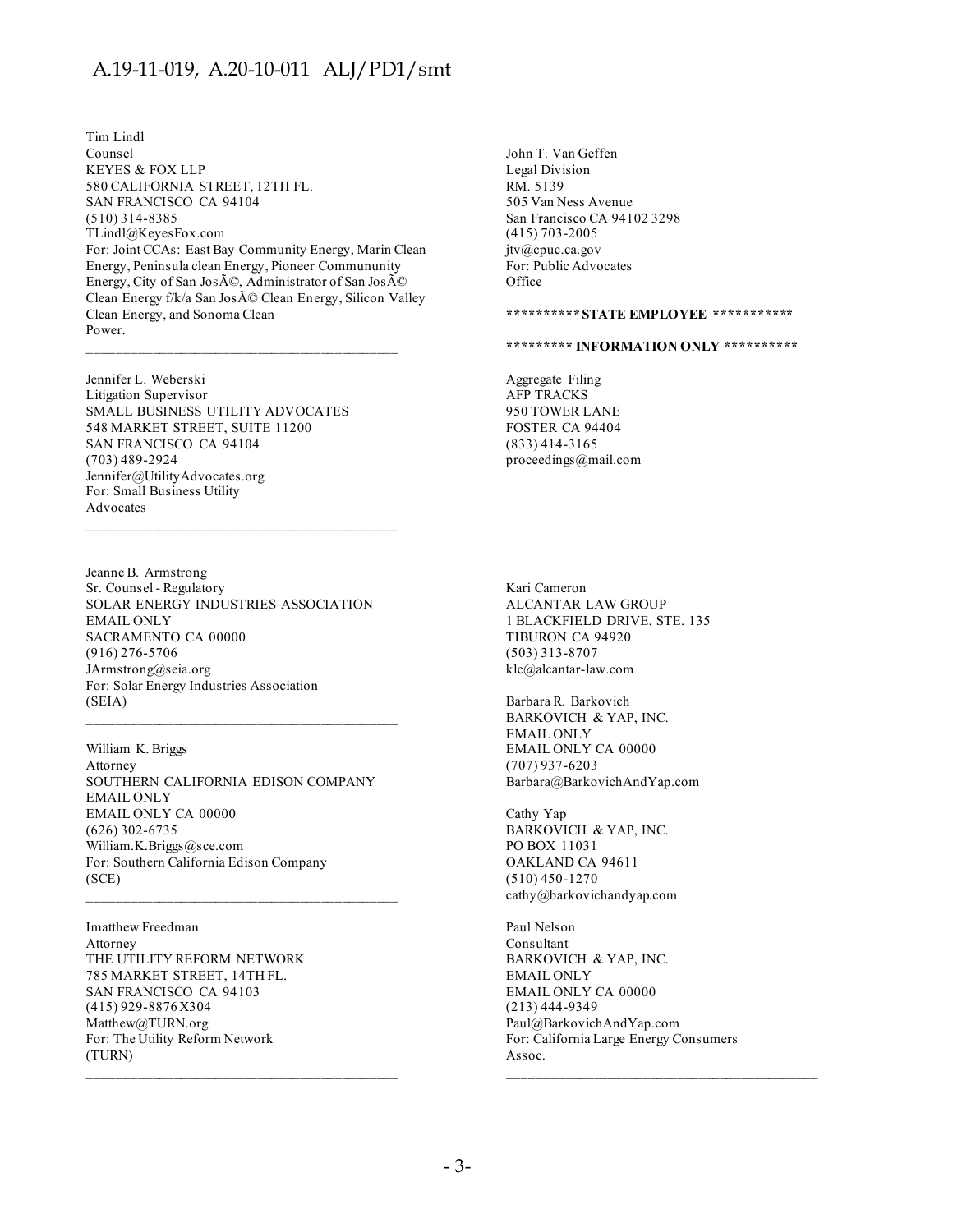Rita M. Liotta Counsel - Fea UNITED STATES NAVY NAVAL FACILITIES ENGINEERING COMMAND 1 AVENUE OF THE PALMS, STE. 161 SAN FRANCISCO CA 94103 (415) 743-4718 Rita.Liotta@navy.mil For: Federal Executive Agencies

 $\mathcal{L}_\text{max}$  and the contract of the contract of the contract of the contract of the contract of the contract of the contract of the contract of the contract of the contract of the contract of the contract of the contrac

Regulatory Clerk BRAUN BLAISING SMITH WYNNE, P.C. 555 CAPITOL MALL, STE 570 SACRAMENTO CA 95814 regulatory@braunlegal.com

Scott Blaising Attorney BRAUN BLAISING SMITH WYNNE, PC 555 CAPITOL MALL, SUITE 570 SACRAMENTO CA 95814 (916) 326-5812 blaising@braunlegal.com

Manal Yamout Mcdermid CALIBER STRATEGIES PO BOX 160724 SACRAMENTO CA 95816 elsi@caliberstrat.com

Lynn Marshall Consultant CALIFORNIA ENERGY COMMISSION 715 P STREET SACRSMENTO CA 95816 (916) 237-2519 Lynn.Marshall@Energy.Ca.Gov

Kevin Johnston Attorney CALIFORNIA FARM BUREAU FEDERATION 2600 RIVER PLAZA DRIVE SACRAMENTO CA 95833 (916) 200-8037 KJohnston@cfbf.com

Christine M. Walwyn Administrative Law Judge CPUC EMAIL ONLY EMAIL ONLY CA 00000 cmw@cpuc.ca.gov

Nathan Chau Public Advocates Office 505 Van Ness Avenue San Francisco CA 94102 3298 (415) 703-4622 nc4@cpuc.ca.gov

Vidhya Prabhakaran Attorney DAVIS WRIGHT TREMAINE LLP 505 MONTGOMERY STREET, SUITE 800 SAN FRANCISCO CA 94111 (415) 276-6500 VidhyaPrabhakaran@dwt.com

Patrick Doherty Administrative Law Judge Division RM. 5044 505 Van Ness Avenue San Francisco CA 94102 3298 (415) 703-5032 pd1@cpuc.ca.gov

Todd Edmister Dir - Regulatory / Deputy Gen. Counsel EAST BAY COMMUNITY ENERGY 1111 BROADWAY, 3RD FL. OAKLAND CA 94607 (510) 650-4959 tedmister@ebce.org For: East Bay Community Energy

 $\mathcal{L}_\text{max}$  and the contract of the contract of the contract of the contract of the contract of the contract of the contract of the contract of the contract of the contract of the contract of the contract of the contrac

Marc Monbouquette Mgr - Regulatory And Govn'T Affairs ENEL X NORTH AMERICA, INC. 846 BRANSTEN ROAD SAN CARLOS CA 94070 (415) 488-6035 Marc.Monbouquette@enel.com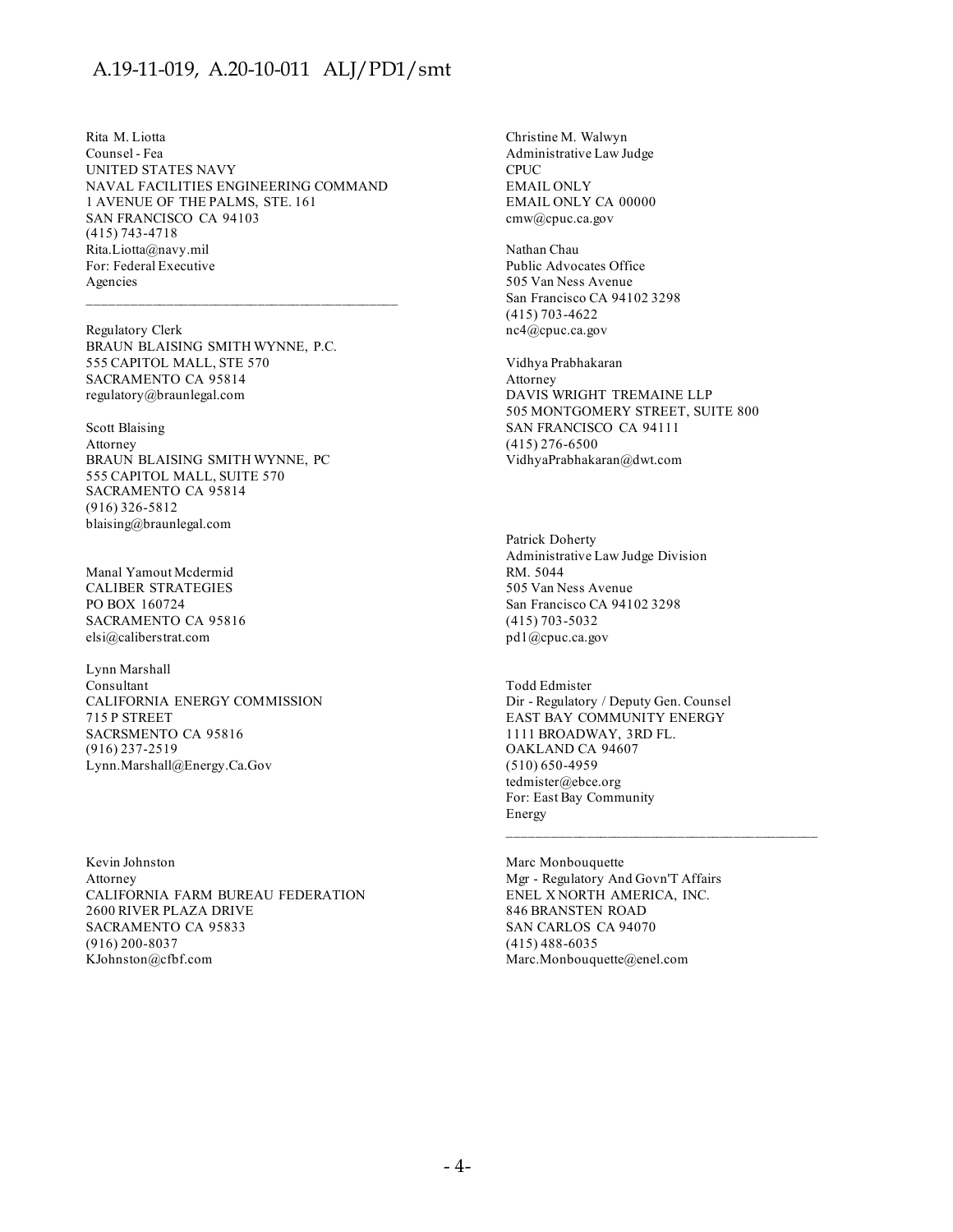Luisa F. Elkins Sr Deputy City Attorney CITY OF SAN JOSE 200 EAST SANTA CLARA ST., 16TH FL SAN JOSE CA 95113 (408) 535-1953 Luisa.Elkins@SanJoseCa.gov For: City of San José, Administrator of San José Clean Energy f/k/a San José Clean Energy

 $\mathcal{L}_\text{max}$  and the contract of the contract of the contract of the contract of the contract of the contract of the contract of the contract of the contract of the contract of the contract of the contract of the contrac

Lisa Harrison Attorney COUNTY OF SANTA CLARA OFFICE OF THE COUNTY COUNSEL 70 WEST HEDDING STREET, E. WING, 9TH FL SAN JOSE CA 95110 (408) 299-5955 lisa.harrison@cco.sccgov.org

Blake Elder Policy Research Analyst EQ RESEARCH, LLC 1155 KILDAIRE FARM ROAD, SUITE 203 CARY NC 27511 (919) 238-4360 CPUCdockets@EQ-research.com

Kay Davoodi FEDERAL EXECUTIVE AGENCIES (FEA) UTILITY RATES AND STUDIES OFFICE 1322 PATTERSON AVE SE, SUITE 1000 WASHINGTON NAVY YARD DC 20374-5065 (202) 685-3319 khojasteh.davoodi@navy.mil

Masoud Foudeh Energy Division 505 Van Ness Avenue San Francisco CA 94102 3298 (415) 703-1244 mf5@cpuc.ca.gov

Benjamin Gutierrez Public Advocates Office 505 Van Ness Avenue San Francisco CA 94102 3298 (415) 703-2874 bg3@cpuc.ca.gov

Thomas Gutierrez Administrative Law Judge Division 505 Van Ness Avenue San Francisco CA 94102 3298 (415) 703-2925 tgz@cpuc.ca.gov

Ryan Mann Sr. Technical Analyst ENEL X NORTH AMERICA, INC. 100 MONTGOMERY STREET, STE. 1400 SAN FRANCISCO CA 00000 (415) 635-6126 Ryan.Mann@Enel.com

Jacob Schlesinger Counsel KEYES & FOX LLP 1580 LINCOLN STREET, STE. 1105 DENVER CO 80203 (720) 639-2190 JSchlesinger@KeyesFox.com For: Joint **CCAs** 

Julia Kantor Attorney KEYES & FOX LLP 580 CALIFORNIA STREET, 12TH FL. SAN FRANCISCO CA 94104 (617) 835-5113 JKantor@KeyesFox.com For: Joint **CCAs** 

C. Susie Berlin Attorney At Law LAW OFFICES OF SUSIE BERLIN 1346 THE ALAMEDA, SUITE 7, NO. 141 SAN JOSE CA 95126 (408) 778-8478 Berlin@SusieBerlinLaw.com

Alison Lechowicz Principal LECHOWICZ & TSENG MUNICIPAL CONSULTANTS PO BOX 3065 OAKLAND CA 94609 (510) 545-3182 Alison@LTMuniConsultants.com

Pui-Wa Li Public Advocates Office 505 Van Ness Avenue San Francisco CA 94102 3298 (415) 703-5327 pwl@cpuc.ca.gov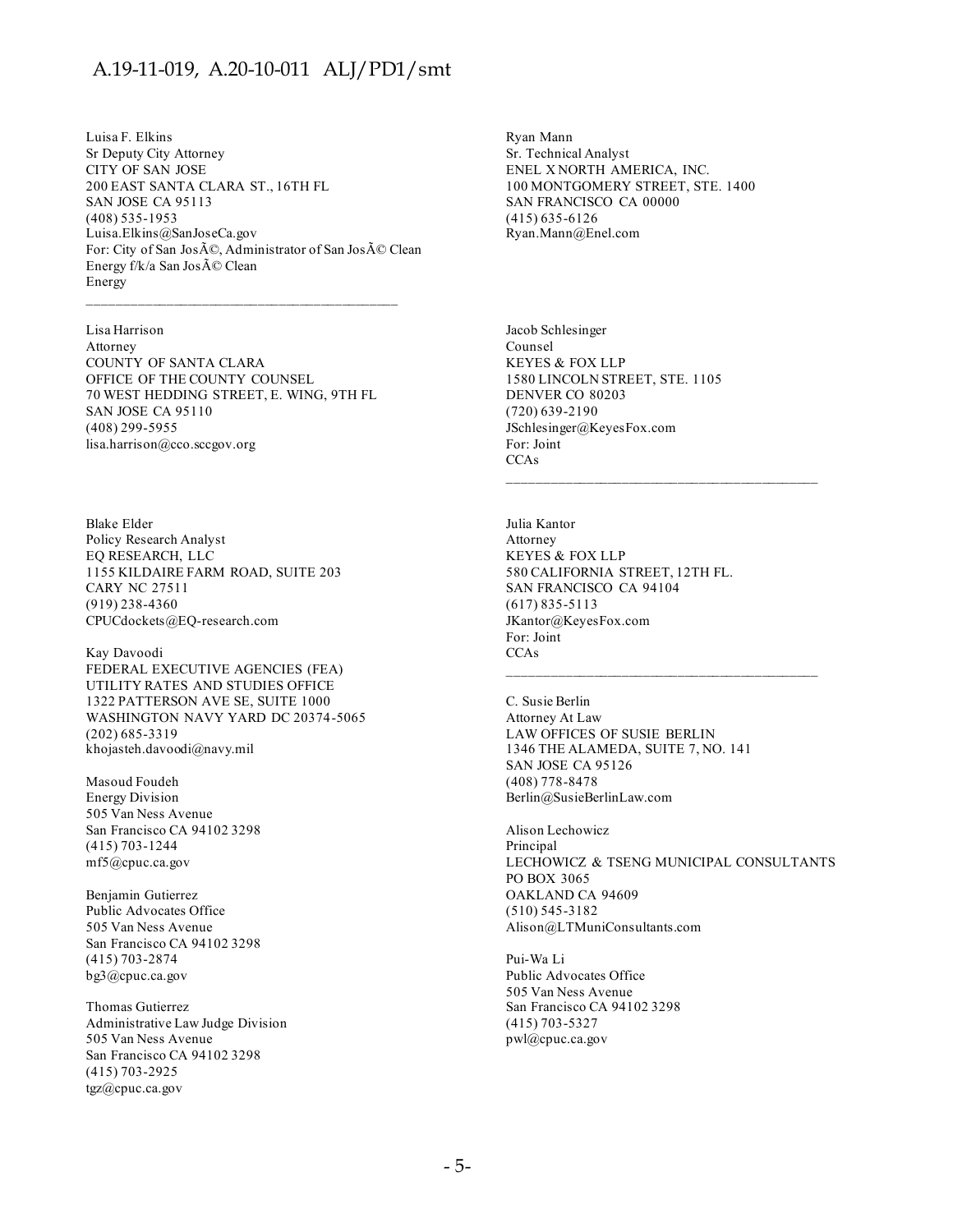Eileen Hlavka Energy Division RM. 250 400 R Street Sacramento CA 95814 6200 (916) 894-5696 ehv@cpuc.ca.gov

Christopher Hogan Public Advocates Office 505 Van Ness Avenue San Francisco CA 94102 3298 (415) 703-2848 ch6@cpuc.ca.gov

Richard Mccann Expert Witness M.CUBED 426 12TH STREET DAVIS CA 95616 (530) 757-6363 mccann@mcubed-econ.net For: Agricultural Energy Consumers Association

Mce Regulatory MARIN CLEAN ENERGY EMAIL ONLY EMAIL ONLY CA 00000 (415) 464-6010 regulatory@mceCleanEnergy.org

Sabrinna Soldavini Policy Analyst MARIN CLEAN ENERGY 1125 TAMALPAIS AVENUE SAN RAFAEL CA 94901 ssoldavini@mcecleanenergy.org

Stephanie Chen Sr. Policy Counsel MARIN CLEAN ENERGY 1125 TAMPALPAIS AVENUE SAN RAFAEL CA 94901 (415) 464-6664 SChen@mceCleanEnergy.org For: Marin Clean Energy

Xian "Cindy" Li Public Advocates Office RM. 4104 505 Van Ness Avenue San Francisco CA 94102 3298 (415) 703-1546 xl2@cpuc.ca.gov

Achintya Madduri Energy Division 505 Van Ness Avenue San Francisco CA 94102 3298 (415) 696-7350 pmu@cpuc.ca.gov

Jeanne McKinney Administrative Law Judge Division RM. 5015 505 Van Ness Avenue San Francisco CA 94102 3298 (415) 703-2550 jmo@cpuc.ca.gov

Brian Dickman NEWGEN STRATEGIES & SOLUTIONS, LLC 275 W CAMPBELL RD., STE 440 RICHARDSON TX 75080 bdickman@newgenstrategies.net

Fred Heutte Sr. Policy Associates NW ENERGY COALITION EMAIL ONLY EMAIL ONLY CA 00000 (503) 757-6222 Fred@NWEnergy.org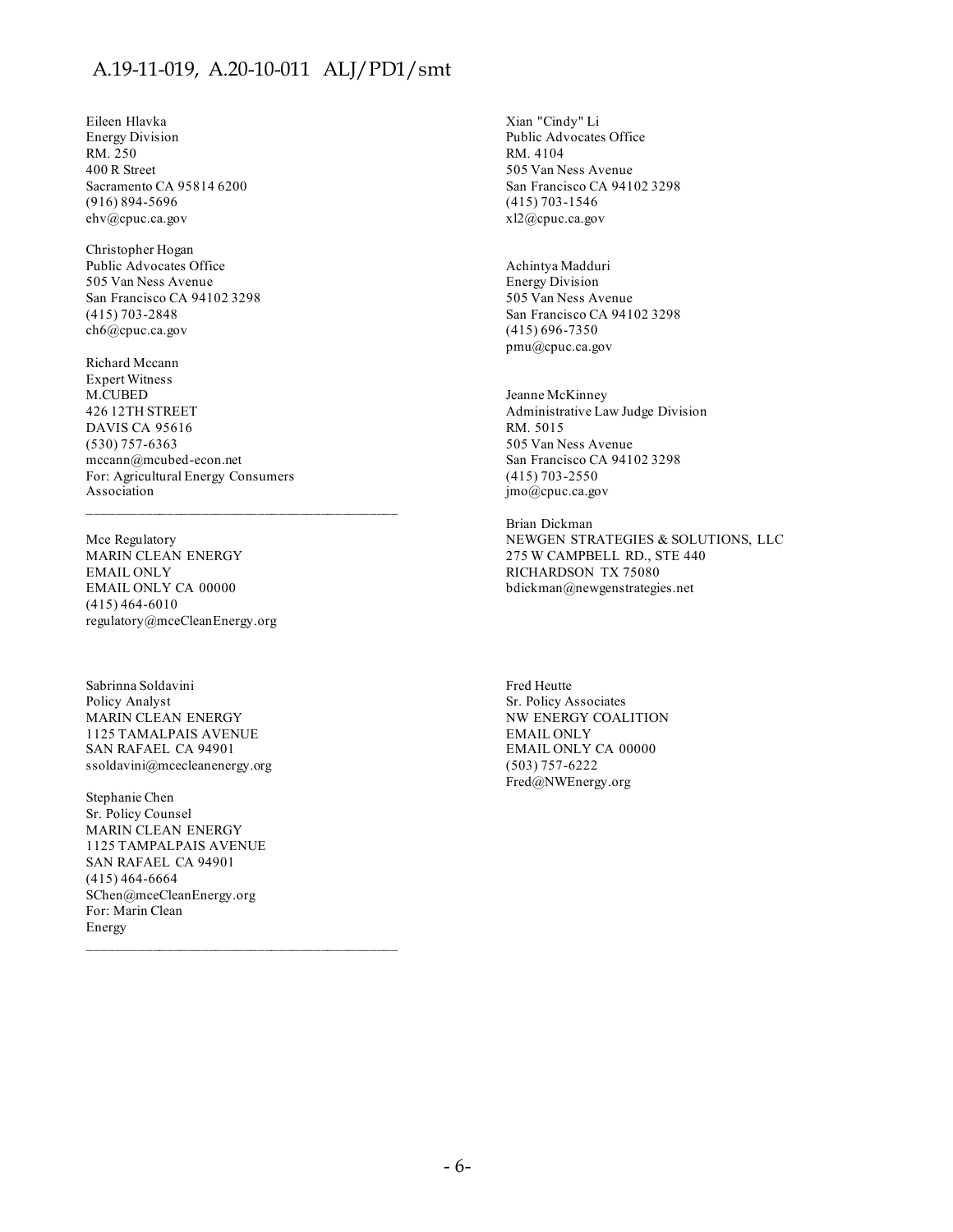Steven Moss 925 L STREET, SUITE 800 SACRAMENTO CA 95814 (415) 643-9578 Steven@Moss.net For: Agricultural Energy Consumers Association / California Farm Bureau Federation

William Monsen MRW & ASSOCIATES, LLC EMAIL ONLY EMAIL ONLY CA 00000 (510) 834-1999 MRW@MRWassoc.com For: Western Manufactured Housing Communities Association  $\mathcal{L}_\text{max}$  and the contract of the contract of the contract of the contract of the contract of the contract of the contract of the contract of the contract of the contract of the contract of the contract of the contrac

Brian Arthur Smith PACIFIC GAS AND ELECTRIC COMPANY 245 MARKET STREET SAN FRANCISCO CA 94105 (415) 973-1180 B2SG@pge.com

Case Coordination PACIFIC GAS AND ELECTRIC COMPANY PO BOX 770000; MC B23A SAN FRANCISCO CA 94177 (415) 973-6593 RegRelcpucCases@pge.com

Catherine Buckley Regulatory Affairs PACIFIC GAS AND ELECTRIC COMPANY 77 BEALE STREET, B10A SAN FRANCISCO CA 94105 (415) 973-5461 YXT5@pge.com

Chris Mcroberts PACIFIC GAS AND ELECTRIC COMPANY 77 BEALE STREET, MC B23A SAN FRANCISCO CA 94105 (415) 973-4859 C7MO@pge.com

Erica Schlemer PACIFIC GAS AND ELECTRIC COMPANY EMAIL ONLY EMAIL ONLY AA 00000 Erica.Schlemer@pge.com

Maria Belenky Mgr. - Market Development OHMCONNECT, INC. 350 TOWNSEND ST, SUITE 424 SAN FRANCISCO CA 94107 (415) 894-0750 Maria@OhmConnect.com

Law Filing PACIFIC GAS & ELECTRIC COMPANY PO BOX 770000 / MC B30A SAN FRANCISCO CA 94177 CPUCcases@pge.com

Josephine Wu PACIFIC GAS & ELECTRIC COMPANY 77 BEALE STREET, MC 23A, RM 2364 SAN FRANCISCO CA 94105 (415) 973-3414 josephine.wu@pge.com

Karen Alcantara PACIFIC GAS AND ELECTRIC COMPANY 77 BEALE STREET, B30A SAN FRANCISCO CA 94105 (415) 973-8567 karen.alcantara@pge.com

Natalie Pham PACIFIC GAS AND ELECTRIC COMPANY EMAIL ONLY EMAIL ONLY CA 00000 NNN1@pge.com

Sarah Phung PACIFIC GAS AND ELECTRIC COMPANY 77 BEALE STREET SAN FRANCISCO CA 94105 (415) 218-2930 s9pa@pge.com

Shirley A. Woo PACIFIC GAS AND ELECTRIC COMPANY 77 BEALE STREET, B30A SAN FRANCISCO CA 94105 (415) 973-2248 Shirley.Woo@pge.com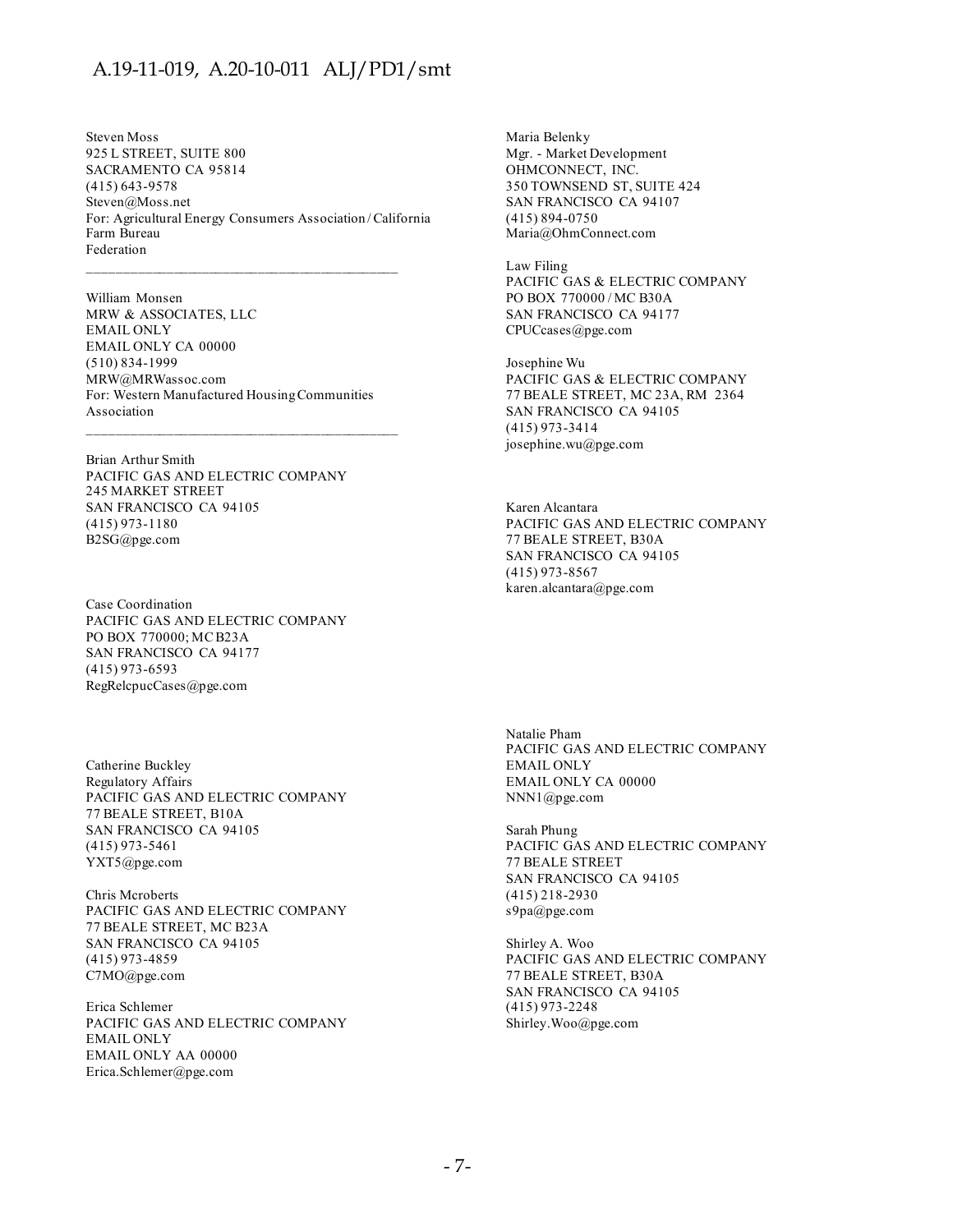Hank Elgin PACIFIC GAS AND ELECTRIC COMPANY 2244 WALNUT GROVE ROSEMEAD CA 91770 (626) 302-4076 hank.elgin@sce.com

Joshua Lam PACIFIC GAS AND ELECTRIC COMPANY 77 BEALE STREET SAN FRANCISCO CA 94105 (510) 917-0582 JKLU@pge.com

Justine Starks PACIFIC GAS AND ELECTRIC COMPANY EMAIL ONLY EMAIL ONLY CA 00000 JN18@pge.com

Alexia Retallack Mgr - Mrktg & Gov'T Affairs PIONEER COMMUNITY ENERGY 2510 WARREN DRIVE, SUITE B ROCKLIN CA 95677 (916) 758-8948 Alexiar@PioneerCommunityEnergy.ca.gov For: Pioneer Community Energy

Colby Bermel POLITICO 925 L STREET STE 150 SACRAMENTO CA 95814 (617) 512-8883 cbermel@politico.com

David Peck Public Advocates Office 505 Van Ness Avenue San Francisco CA 94102 3298 (415) 703-1213 dbp@cpuc.ca.gov

Carmen Best Vp - Policy & Emerging Markets RECURVE ANALYTICS, INC. 364 RIDGEWOOD AVE. MILL VALLEY CA 94941 (608) 332-7992 Carmen@Recurve.com

Susan Moseley PACIFIC GAS AND ELECTRIC COMPANY EMAIL ONLY EMAIL ONLY CA 00000 S4MR@pge.com

Jeremy Waen Dir - Regulatory PENINSULA CLEAN ENERGY AUTHORITY 2075 WOODSIDE RD. REDWOOD CITY CA 94061 (650) 257-8026 JWaen@PeninsulaCleanEnergy.com For: Peninsula Clean Energy

Matthew Rutherford Regulatory Analyst PENINSULA CLEAN ENERGY AUTHORITY 2075 WOODSIDE ROAD REDWOOD CITY CA 94061 (650) 263-1590 MRutherford@PeninsulaCleanEnergy.com

Central Files SAN DIEGO GAS & ELECTRIC COMPANY 8330 CENTURY PARK COURT, CP31-E SAN DIEGO CA 92123 (858) 654-1240 CentralFiles@SempraUtilities.com

Ross R. Fulton Senior Counsel SAN DIEGO GAS & ELECTRIC COMPANY 8330 CENTURY PARK COURT, CP32D SAN DIEGO CA 92123 (858) 654-1861 RFulton@SDGE.com

Kaitlin Barlow Regulatory Affairs SAN DIEGO GAS AND ELECTRIC 8326 CENTURY PARK CT. SAN DIEGO CA 92123 (858) 654-8352 kbarlow@sdge.com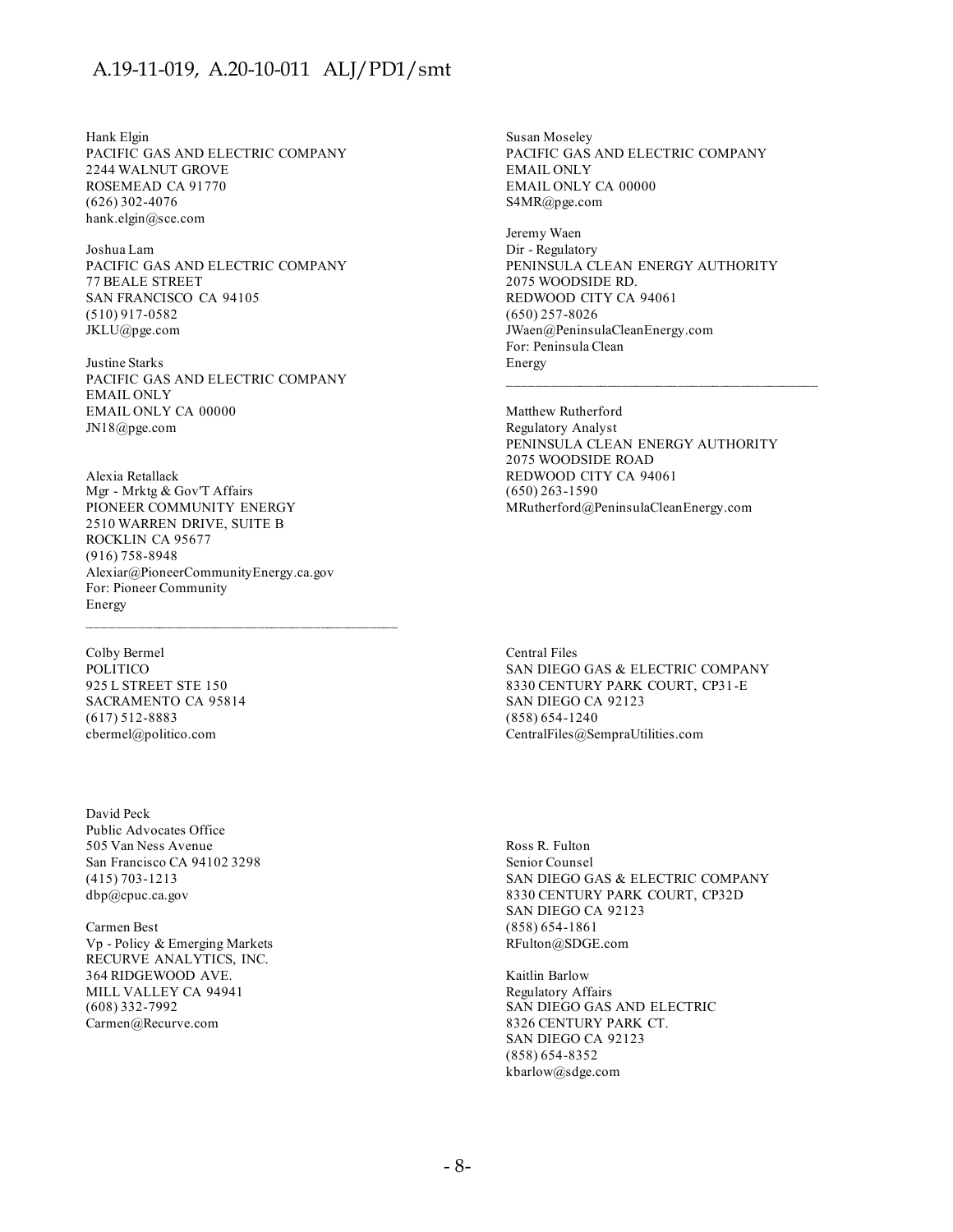Whitney Richardson Energy Division AREA 4-A 505 Van Ness Avenue San Francisco CA 94102 3298 (415) 703-2108 wr1@cpuc.ca.gov

SAN DIEGO GAS & ELECTRIC COMPANY 8330 CENTURY PARK CT., CP32D SAN DIEGO CA 92123 CentralFiles@SempraUtilities.com

Alana N. Hammer Regulatory Case Mgr SAN DIEGO GAS & ELECTRIC COMPANY 8326 CENTURY PARK COURT CP32F SAN DIEGO CA 92123 (858) 654-1243 ANHammer@sdge.com

Phillip Muller SCD ENERGY SOLUTIONS 436 NOVA ALBION WAY SAN RAFAEL CA 94903 (415) 479-1710 philm@scdenergy.com

Gwen Morien SDG&E 8330 CENTURY PARK CT SAN DIEGO CA 92123 (858) 503-5122 gmorien@sdge.com

Poonum Agrawal Sr. Regulatory Analyst SILICON VALLEY CLEAN ENERGY 333 W. EL CAMINO REAL, STE. 290 SUNNYVALE CA 94087 (408) 721-5301 X1017 Poonum.Agrawal@SVCleanEnergy.org For: Silicon Valley Clean Energy

 $\mathcal{L}_\text{max}$  and the contract of the contract of the contract of the contract of the contract of the contract of the contract of the contract of the contract of the contract of the contract of the contract of the contrac

Neal Reardon Dir - Reg. Affairs SONOMA CLEAN POWER 50 SANTA ROSA AVENUE SANTA ROSA CA 95404 (707) 890-8488 NReardon@SonomaCleanPower.org For: Sonoma Clean Power

Taylor Knecht SAN JOSE CLEAN ENERGY 200 EAST SANTA CLARA STREET, 14TH FLOOR SAN JOSE CA 95113 Taylor.knecht@sanjoseca.gov

Christina Jaworski Sr. Environmental Planner SANTA CLARA VALLEY TRANSP. AUTHORITY 3331 NORTH FIRST ST., BLDG B-2 SAN JOSE CA 95134 (408) 321-5751 Christina.Jaworski@vta.org

Samantha Reifer Dir - Special Projects SCALE MICROGRID SOLUTIONS, INC. 201 MILWAUKEE ST., STE 200 DENVER CO 80206 (650) 793-0921 samantha.reifer@scalemicrogridsolutions.com

Alan Siebuhr Public Advocates Office 505 Van Ness Avenue

San Francisco CA 94102 3298 (415) 703-2360 ase@cpuc.ca.gov

Rick Brown, Ph.D Chair TERRAVERDE ENERGY, LLC 1300 22ND STREET, UNIT 401 SAN FRANCISCO CA 94107 (707) 953-2885 Rick.Brown@TerraVerde.energy

David Cheng Staff Attorney THE UTILITY REFORM NETWORK 1620 5TH AVENUE, SUITE 810 SAN DIEGO CA 92101 (619) 398-3680 X103 DCheng@TURN.org

Leuwam Tesfai Executive Division RM. 5137 505 Van Ness Avenue San Francisco CA 94102 3298 (415) 703-2403 lt3@cpuc.ca.gov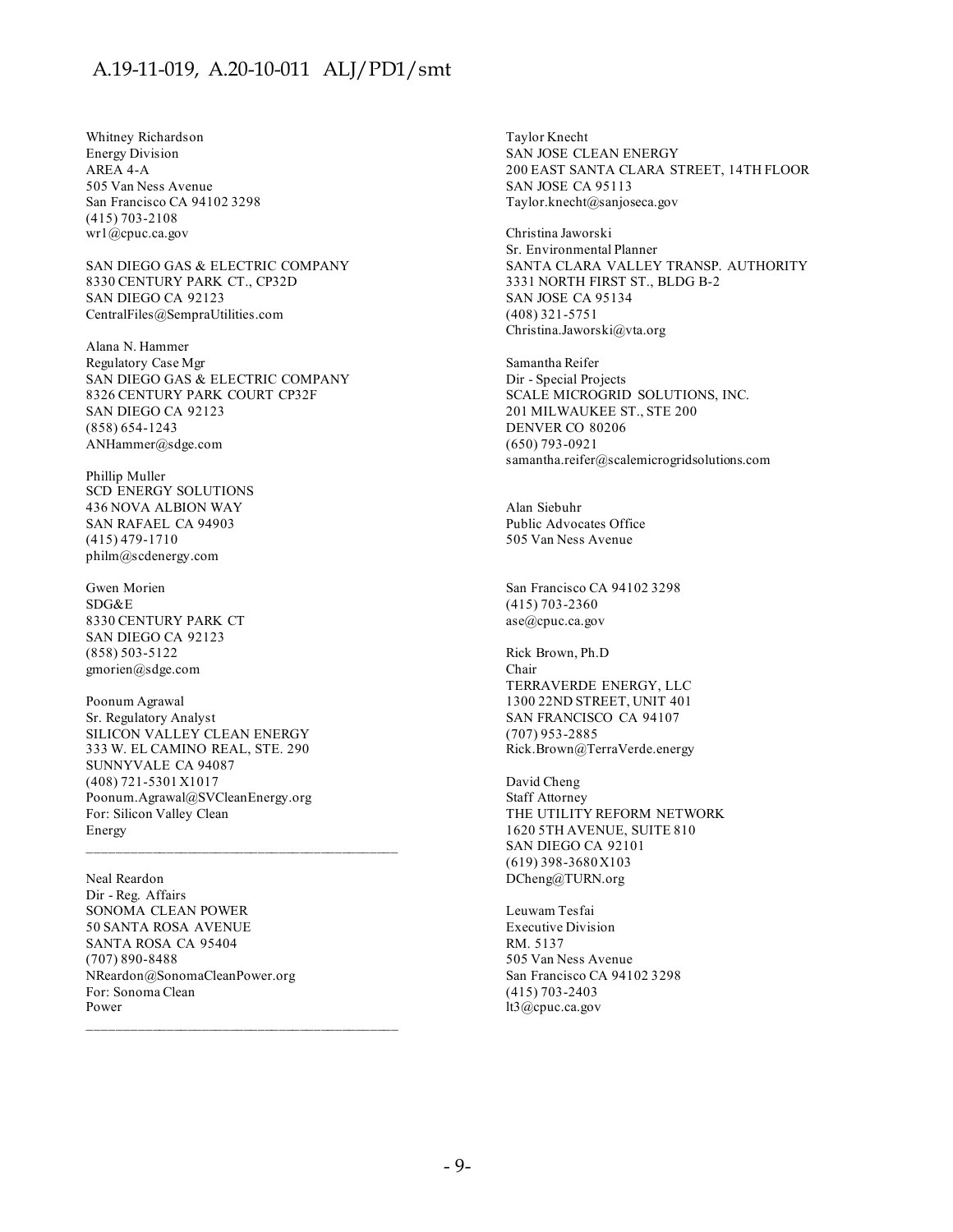Priscilla Medrano Legal Support Specialist SOUTHERN CALIFORNIA EDISON 8631 RUSH STREET ROSEMEAD CA 91770 (626) 302-8348 priscilla.medrano@sce.com

Case Administration SOUTHERN CALIFORNIA EDISON COMPANY 8631 RUSH STREET ROSEMEAD CA 91770 (626) 302-6906 Case.Admin@sce.com

Ryan Saraie Public Advocates Office 505 Van Ness Avenue San Francisco CA 94102 3298 (415) 703-1457 rys@cpuc.ca.gov

Michael Boccadoro President WEST COAST ADVISORS 925 L STREET, SUITE 800 SACRAMENTO CA 95814 (916) 441-4383 MBoccadoro@WestCoastAdvisors.com For: Agricultural Energy Consumers Association

Nadia Pabst WEST ROAD STRATEGIES 507 HAIGHT STREET SAN FRANCISCO CA 94117 (415) 624-4125 Pabst@WestRoadStrategies.com

Mabel Wu Safety and Enforcement Division RM. 140 180 Promenade Circle, Suite 115 Sacramento CA 95834 2939 (916) 928-2786 mw7@cpuc.ca.gov

Megan Young Public Advocates Office 505 Van Ness Avenue San Francisco CA 94102 3298 (415) 703-2571 myg@cpuc.ca.gov

Larry Allen Utility Rates & Studies Office UNITED STATES NAVY / FED EXE. AGENCIES 1322 PATTERSON AVE SE SUITE 1000 WASHINGTON NAVY YARD CA 20374-5065 (202) 685-3320 larry.r.allen5.civ@us.navy.mil

Allison Seel Senior Consultant VEIC EMAIL ONLY EMAIL ONLY CA 00000 (707) 932-5182 aseel@veic.org

Philip Voris Energy Division 505 Van Ness Avenue San Francisco CA 94102 3298 (415) 703-1214 pvo@cpuc.ca.gov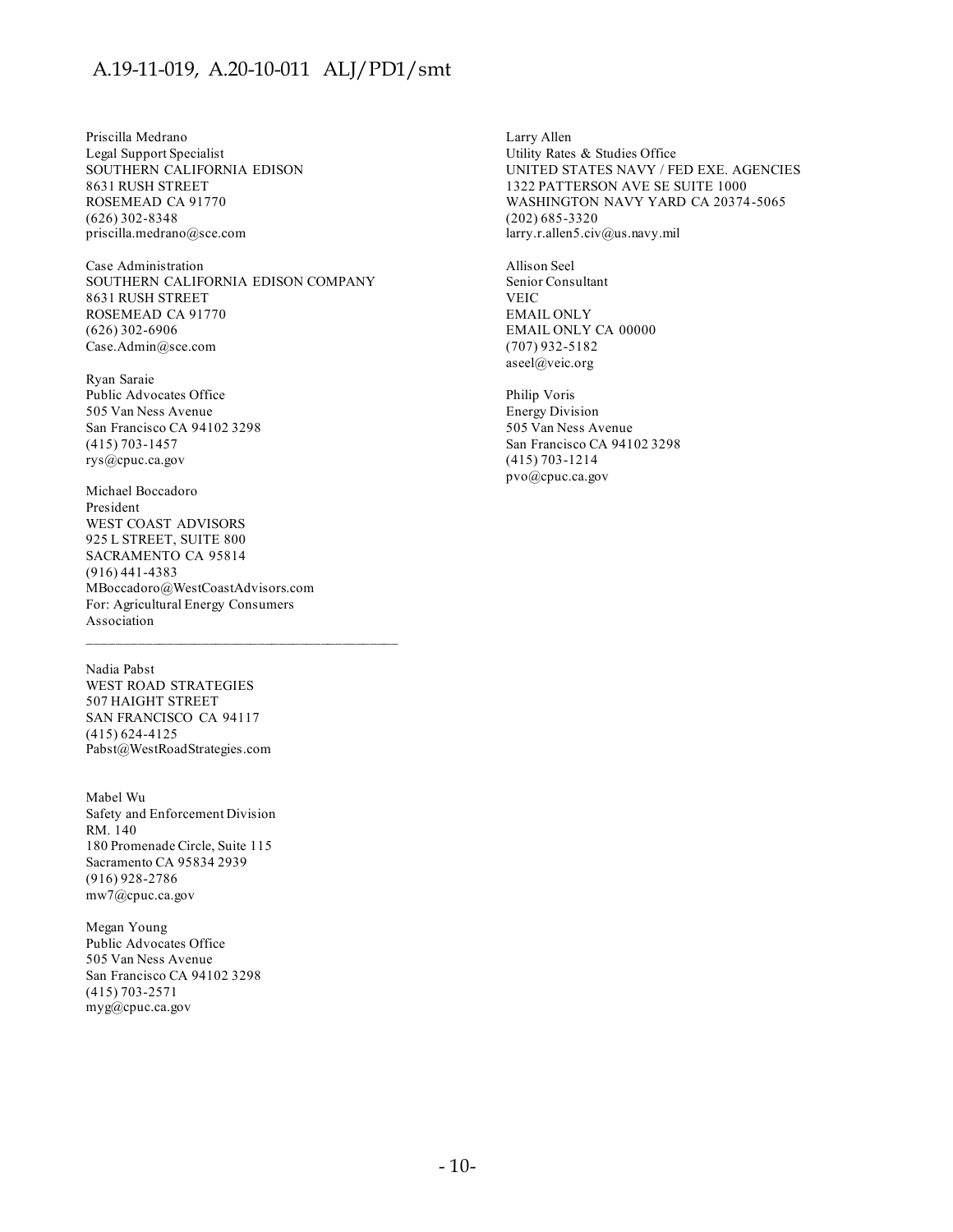#### **\*\*\*\*\*\*\*\*\*\*\*\* SERVICE LIST \*\*\*\*\*\*\*\*\*\*\* Last Updated on 22-JUN-2022 by: KB3 A2010011 LIST**

#### **\*\*\*\*\*\*\*\*\*\*\*\*\*\* PARTIES \*\*\*\*\*\*\*\*\*\*\*\*\*\***

Robert D. Sweetin Attorney DAVISON VAN CLEVE, P.C. 1750 SW HARBOR WAY, SUITE 450 PORTLAND OR 97201 (503) 241-7242 RDS@DVClaw.com For: Electrify America, LLC

#### Lynn Haug

ELLISON, SCHNEIDER & HARRIS L.L.P. 2600 CAPITOL AVENUE, SUITE 400 SACRAMENTO CA 95816-5931 (916) 447-2166 lmh@eslawfirm.com For: ChargePoint, Inc.

 $\mathcal{L}_\text{max}$  and the contract of the contract of the contract of the contract of the contract of the contract of the contract of the contract of the contract of the contract of the contract of the contract of the contrac

Emily Fisher Legal Division RM. 5133 505 Van Ness Avenue San Francisco CA 94102 3298 (415) 703-1327 ef2@cpuc.ca.gov For: Public Advocates **Office** 

Sheridan Pauker Attorney KEYES & FOX LLP 580 CALIFORNIA ST., 12TH FL. SAN FRANCISCO CA 94104 (510) 314-8202 SPauker@KeyesFox.com For: CCAs: East Bay Community Energy (EBCE) and Peninsula Clean Energy Authority (PCE)

Megan M. Myers Counsel LAW OFFICES OF MEGAN M. MYERS 110 OXFORD STREET SAN FRANCISCO CA 94134 (415) 994-1616 MeganMMyers@yahoo.com For: Environmental Defense Fund

 $\mathcal{L}_\text{max}$  and the contract of the contract of the contract of the contract of the contract of the contract of the contract of the contract of the contract of the contract of the contract of the contract of the contrac

Sara Steck Myers Attorney LAW OFFICES OF SARA STECK MYERS 122 - 28TH AVENUE SAN FRANCISCO CA 94121 (415) 387-1904 ssmyers@att.net For: Enel X North America, Inc.

Shirley Woo Attorney At Law PACIFIC GAS AND ELECTRIC COMPANY 77 BEALE STREET, B30A SAN FRANCISCO CA 94105 (415) 973-2248 saw0@pge.com For: Pacific Gas and Electric Company

 $\mathcal{L}_\text{max}$  and the contract of the contract of the contract of the contract of the contract of the contract of the contract of the contract of the contract of the contract of the contract of the contract of the contrac

Ivan R. Jimenez Regulatory Attorney SMALL BUSINESS UTILITY ADVOCATES 548 MARKET STREET, STE. 11200 SAN FRANCISCO CA 94104 (650) 395-7025 Ivan@UtilityAdvocates.org For: Small Business Utility Advocates (SBUA)

Edward Burgess Sr. Policy Dir VEHICLE-GRID INTEGRATION COUNCIL 2150 ALLSTON WAY, STE. 400 BERKELEY CA 94704 (941) 266-0017 EBurgess@vgiCouncil.org For: Vehicle-Grid Integratin Council

#### **\*\*\*\*\*\*\*\*\*\* STATE EMPLOYEE \*\*\*\*\*\*\*\*\*\*\***

 $\mathcal{L}_\text{max}$  and the contract of the contract of the contract of the contract of the contract of the contract of the contract of the contract of the contract of the contract of the contract of the contract of the contrac

#### **\*\*\*\*\*\*\*\*\* INFORMATION ONLY \*\*\*\*\*\*\*\*\*\***

Regulatory Clerk BRAUN BLAISING SMITH WYNNE, P.C. 555 CAPITOL MALL, STE 570 SACRAMENTO CA 95814 regulatory@braunlegal.com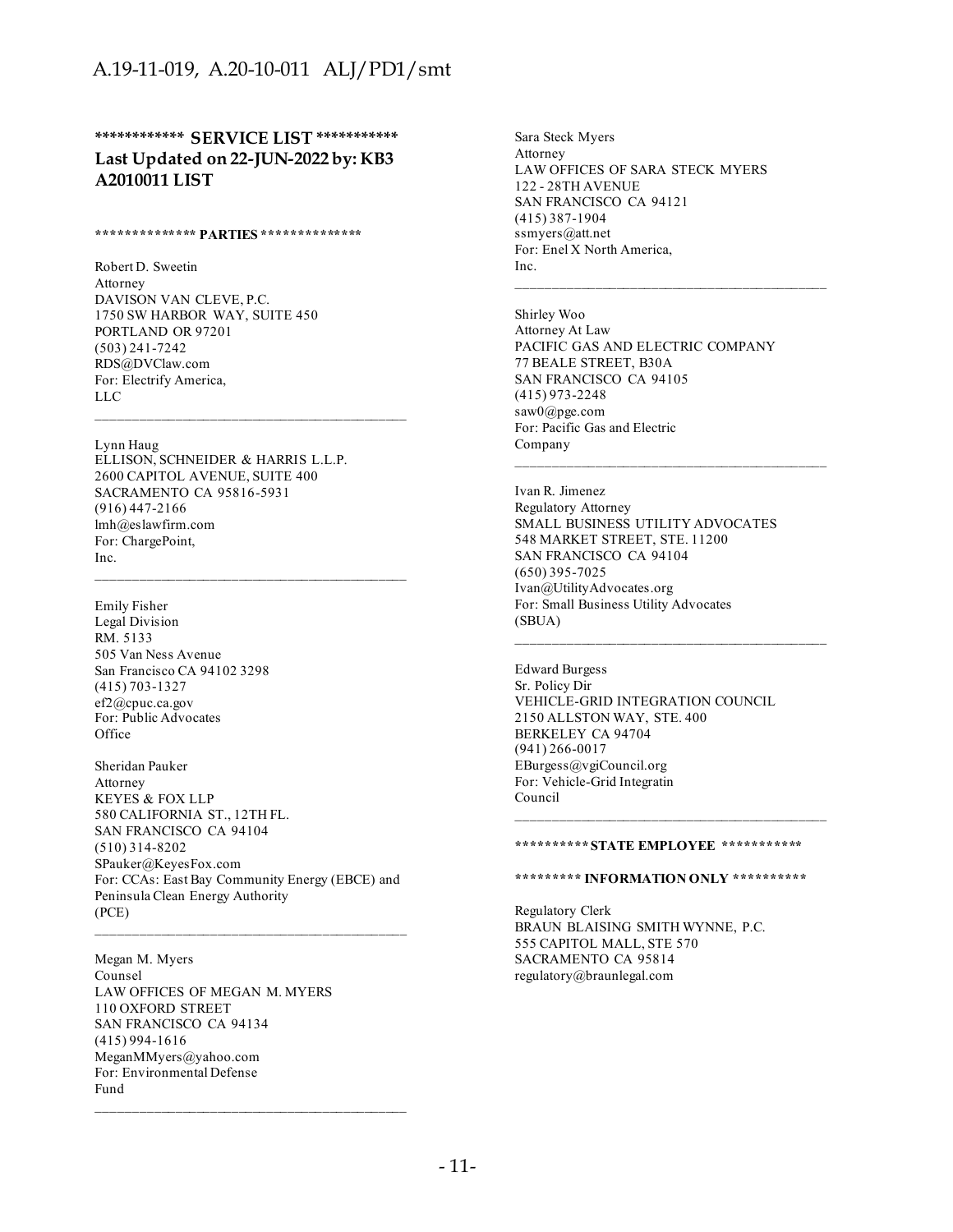Scott Blaising BRAUN BLAISING SMITH WYNNE, PC (BBSW) 555 CAPITOL MALL, STE 570 SACRAMENTO CA 95814 blaising@braunlegal.com

Michael Cade BUCHALTER, A PROFESSIONAL CORPORATION 1331 NW LOVEJOY ST, STE. 900 PORTLAND OR 97209 (503) 226-8484 mcade@buchalter.com

Alan Bach Public Advocates Office 505 Van Ness Avenue San Francisco CA 94102 3298 (415) 703-3449 ab7@cpuc.ca.gov

Manal Yamout CALIBER STRATEGIES PO BOX 160274 SACRAMENTO CA 95816 manal@caliberstrat.com

Manal Yamout Mcdermid CALIBER STRATEGIES PO BOX 160724 SACRAMENTO CA 95816 elsi@caliberstrat.com

Jin Noh Dir - Policy CALIFORNIA ENERGY STORAGE ALLIANCE 2150 ALLSTON WAY, STE. 400 BERKELEY CA 94704 (510) 665-7811 X109 cesa\_Regulatory@StorageAlliance.org

William H. Weaver Senior Counsel CALIFORNIA INDEPENDENT SYSTEM OPERATOR 250 OUTCROPPING WAY FOLSOM CA 95630 (916) 608-1225 BWeaver@Caiso.com For: California Independent System Operator Corporation (California ISO)

 $\mathcal{L}_\text{max}$  and the contract of the contract of the contract of the contract of the contract of the contract of the contract of the contract of the contract of the contract of the contract of the contract of the contrac

Brad Heavner Policy Dir. CALIFORNIA SOLAR & STORAGE ASSOCIATION EMAIL ONLY EMAIL ONLY CA 95814 (415) 328-2683 brad@calssa.org

Rebecca Ruff CENTER FOR ACCESSIBLE TECHNOLOGY 3075 ADELINE STREET, SUITE 220 BERKELEY CA 94703 rruff@cforat.org

Justin Wilson Director, Public Policy CHARGEPOINT 254 EAST HACIENDA AVENUE CAMPBELL CA 95008 (479) 283-2995 Justin.wilson@chargepoint.com

Matthew Deal CHARGEPOINT 254 EAST HACIENDA AVENUE CAMPBELL CA 95008 (202) 528-5009 Matthew.Deal@chargepoint.com

Paula Gruendling CPUC - ENERGY EMAIL ONLY EMAIL ONLY CA 00000 (415) 703-1925 Paula.Gruendling@cpuc.ca.gov

Brent L. Coleman Attorney DAVISON VAN CLEVE, P.C. 1750 SW HARBOR WAY, SUITE 450 PORTLAND OR 97201 (503) 241-7242 BLC@dvclaw.com For: Electrify America, LLC

David A. Fitzgerald Attorney DAVISON VAN CLEVE, P.C. 1750 SW HARBOR WAY, SUITE 450 PORTLAND OR 97201 (503) 241-7242 daf@dvclaw.com For: Electrify America, LLC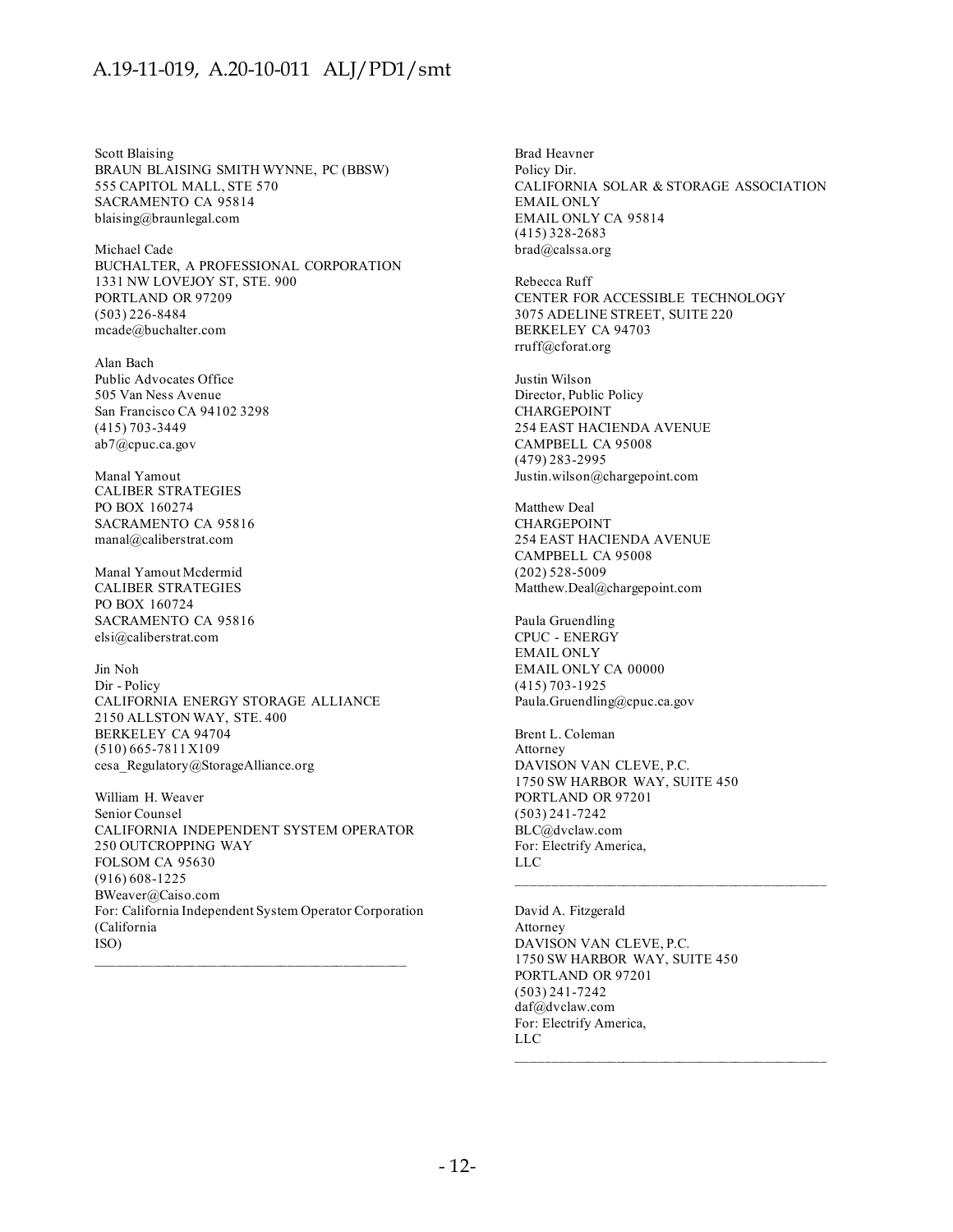John W. Leslie, Esq Partner DENTONS US LLP 4655 EXECUTIVE DRIVE, STE. 700 SAN DIEGO CA 92121 (619) 699-2536 John.Leslie@Dentons.com

Patrick Doherty Administrative Law Judge Division RM. 5044 505 Van Ness Avenue San Francisco CA 94102 3298 (415) 703-5032 pd1@cpuc.ca.gov

Regulatory EAST BAY COMMUNITY ENERGY EMAIL ONLY EMAIL ONLY CA 00000 (510) 650-7579 Regulatory@ebce.org

Jessie Denver Program Mgr - Der EAST BAY COMMUNITY ENERGY EMAIL ONLY EMAIL ONLY CA 00000 JDenver@ebce.org

Paul D. Hernandez Principal Regulatory Analyst EAST BAY COMMUNITY ENERGY 1999 HARRISON ST., STE. 800 OAKLAND CA 94612 (510) 650-7585 phernandez@ebce.org

Samantha Weaver Principal Regulatory Analyst EAST BAY COMMUNITY ENERGY 1999 HARRISON STREET, STE. 800 OAKLAND CA 94612 (510) 650-7577 SWeaver@EBCE.org

Jigar J. Shah Mgr - Energy & Grid Services ELECTRIFY AMERICA 2003 EDMUND HALLEY DR., 2ND FL, STE 200 RESTON VA 20191 (571) 352-8978 Jigar.Shah@ElectrifyAmerica.com

David Appelbaum Senior Counsel ELECTRIFY AMERICA, LLC 2003 EDMUND HALLEY DR., 2ND FL STE 200 RESTON VA 20191 (703) 872-7939 David.Appelbaum@ElectrifyAmerica.com

Andrew B. Brown Attorney At Law ELLISON SCHNEIDER & HARRIS LLP 2600 CAPITOL AVENUE, SUITE 400 SACRAMENTO CA 95816-5905 (916) 447-2166 abb@eslawfirm.com

Brian S. Biering Attorney ELLISON SCHNEIDER HARRIS & DONLAN LLP 2600 CAPITOL AVE., SUITE 400 SACRAMENTO CA 95816 (916) 447-2166 BSB@eslawfirm.com

Marc Monbouquette Mgr - Regulatory And Govn'T Affairs ENEL X NORTH AMERICA, INC. 846 BRANSTEN ROAD SAN CARLOS CA 94070 (415) 488-6035 Marc.Monbouquette@enel.com

Ryan Mann Sr. Technical Analyst ENEL X NORTH AMERICA, INC. 100 MONTGOMERY STREET, STE. 1400 SAN FRANCISCO CA 00000 (415) 635-6126 Ryan.Mann@Enel.com

Larissa Koehler Sr Attorney ENVIRONMENTAL DEFENSE FUND 123 MISSION STREET, 28TH FLOOR SAN FRANCISCO CA 94105 (415) 293-6093 LKoehler@edf.org For: Environmental Defense Fund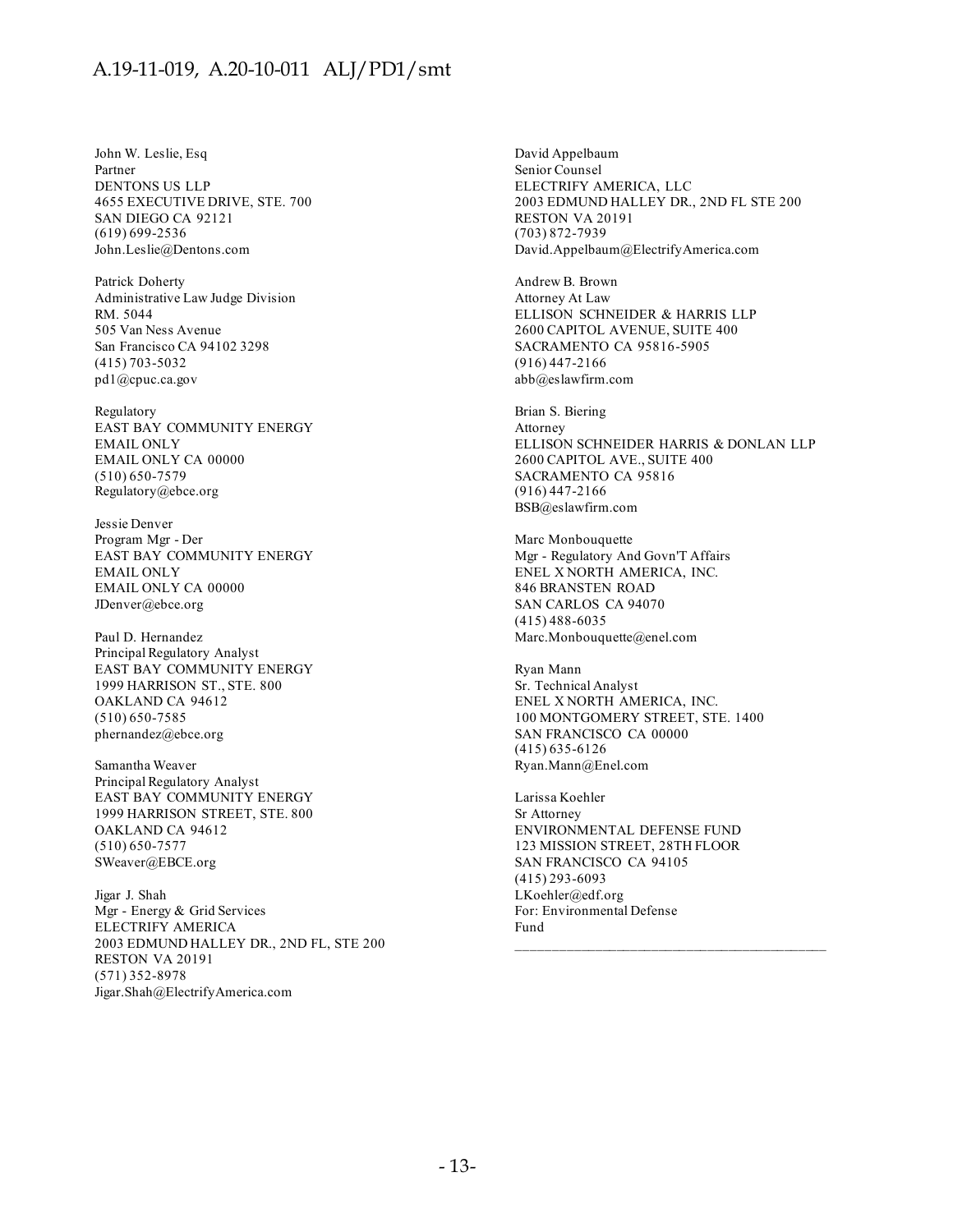Michael Colvin Dir - Regulatory ENVIRONMENTAL DEFENSE FUND 123 MISSION ST, 28TH FL. SAN FRANCISCO CA 94105 (415) 293-6122 MColvin@edf.org

Blake Elder Policy Research Analyst EQ RESEARCH, LLC 1155 KILDAIRE FARM ROAD, SUITE 203 CARY NC 27511 (919) 238-4360 CPUCdockets@EQ-research.com

Masoud Foudeh Energy Division 505 Van Ness Avenue San Francisco CA 94102 3298 (415) 703-1244 mf5@cpuc.ca.gov

Simi Rose George Executive Division RM. 5119 505 Van Ness Avenue San Francisco CA 94102 3298 (415) 703-2692 srg@cpuc.ca.gov

Benjamin Gutierrez Public Advocates Office 505 Van Ness Avenue San Francisco CA 94102 3298 (415) 703-2874 bg3@cpuc.ca.gov

Xian "Cindy" Li Public Advocates Office RM. 4104 505 Van Ness Avenue San Francisco CA 94102 3298 (415) 703-1546 xl2@cpuc.ca.gov

MRW & ASSOCIATES, LLC EMAIL ONLY EMAIL ONLY CA 00000 (510) 834-1999 mrw@mrwassoc.com

Achintya Madduri Energy Division 505 Van Ness Avenue San Francisco CA 94102 3298 (415) 696-7350 pmu@cpuc.ca.gov

Benjamin C. Ellis PACIFIC GAS AND ELECTRIC COMPANY 77 BEALE STREET, B30A SAN FRANCISCO CA 94105 (415) 973-7676 Ben.Ellis@pge.com

Bobby Silicani PACIFIC GAS AND ELECTRIC COMPANY EMAIL ONLY EMAIL ONLY CA 00000 (415) 973-2990 RQSW@PGE.COM

Case Coordination PACIFIC GAS AND ELECTRIC COMPANY PO BOX 770000; MC B23A SAN FRANCISCO CA 94177 (415) 973-6593 RegRelcpucCases@pge.com

Chris Mcroberts PACIFIC GAS AND ELECTRIC COMPANY 77 BEALE STREET, MC B23A SAN FRANCISCO CA 94105 (415) 973-4859 C7MO@pge.com

Erica Schlemer PACIFIC GAS AND ELECTRIC COMPANY EMAIL ONLY EMAIL ONLY AA 00000 Erica.Schlemer@pge.com

Joshua Lam PACIFIC GAS AND ELECTRIC COMPANY 77 BEALE STREET SAN FRANCISCO CA 94105 (510) 917-0582 JKLU@pge.com

Karen Alcantara PACIFIC GAS AND ELECTRIC COMPANY EMAIL ONLY EMAIL ONLY AA 00000 (415) 973-8567 KEA4@pge.com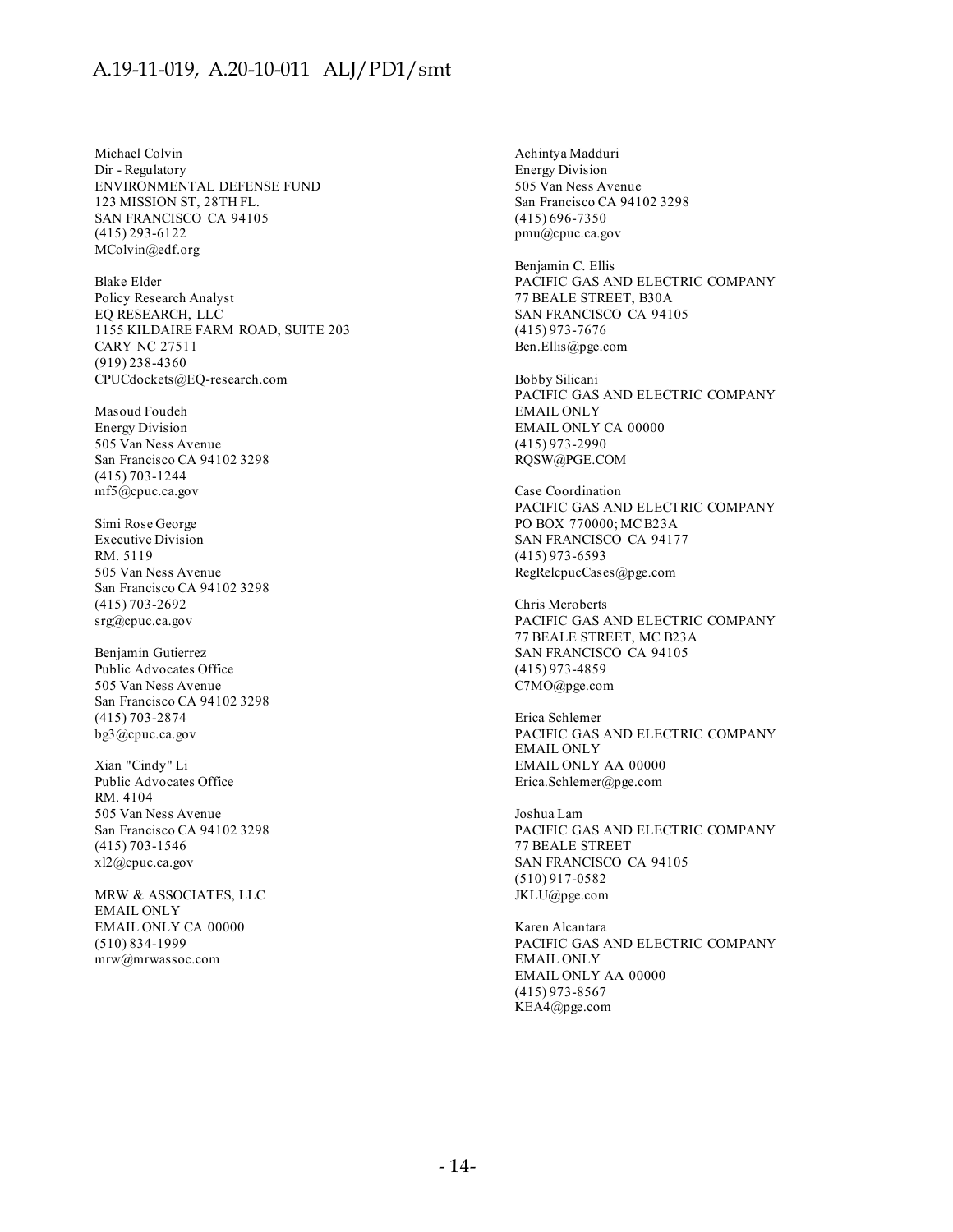Nancy Louie PACIFIC GAS AND ELECTRIC COMPANY EMAIL ONLY EMAIL ONLY CA 00000 (510) 585-3477 ali.ward@pge.com

Rachna Handa PACIFIC GAS AND ELECTRIC COMPANY EMAIL ONLY CEMAIL ONLY CA 00000 RUHM@pge.com

Jacob Frigard PACIFIC GAS AND ELECTRIC, CO 245 MARKET STREET SAN FRANCISCO CA 94105 (925) 813-9695 J8FH@PGE.COM

Jeremy Waen Mgr - Regulatory PENINSULA CLEAN ENERGY 2075 WOODSIDE ROAD REDWOOD CITY CA 94061 (650) 260-0083 JWaen@PeninsulaCleanEnergy.com

Matthew Rutherford Regulatory Analyst PENINSULA CLEAN ENERGY AUTHORITY 2075 WOODSIDE ROAD REDWOOD CITY CA 94061 (650) 263-1590 MRutherford@PeninsulaCleanEnergy.com

Ed Pike Energy Division 505 Van Ness Avenue San Francisco CA 94102 3298 (415) 703-2257 epi@cpuc.ca.gov

Bill Boyce Mgr - Electric Transmissions SACRAMENTO MUNICIPAL UTILITY DISTRICT 6201 S STREET, MS B404 SACRAMENTO CA 95817 (916) 732-6981 Bill.Boyce@smud.org

Joy Mastache Sr. Attorney SACRAMENTO MUNICIPAL UTILITY DISTRICT 6201 S STREET, MS B406 SACRAMENTO CA 95814 (916) 732-5906 Joy.Mastache@SMUD.org

Martha Helak Gov'T Affairs Rep. - Regulatory SACRAMENTO MUNICIPAL UTILITY DISTRICT 6201 S STREET, MS B404 SACRAMENTO CA 95817 (916) 732-5701 Martha.Helak@smud.org

Jennifer L. Weberski Litigation Supervisor SMALL BUSINESS UTILITY ADVOCATES 548 MARKET STREET, SUITE 11200 SAN FRANCISCO CA 94104 (703) 489-2924 Jennifer@UtilityAdvocates.org

Alberto Gonzalez SOUTHERN CALIFORNIA EDISON COMPANY 8631 RUSH STREET ROSEMEAD CA 91770 Alberto.Gonzalez@sce.com

Case Administration SOUTHERN CALIFORNIA EDISON COMPANY 8631 RUSH STREET ROSEMEAD CA 91770 Case.Admin@sce.com

William K. Briggs Attorney SOUTHERN CALIFORNIA EDISON COMPANY EMAIL ONLY EMAIL ONLY CA 00000 (626) 302-6735 William.K.Briggs@sce.com

Ryan Saraie Public Advocates Office 505 Van Ness Avenue San Francisco CA 94102 3298 (415) 703-1457 rys@cpuc.ca.gov